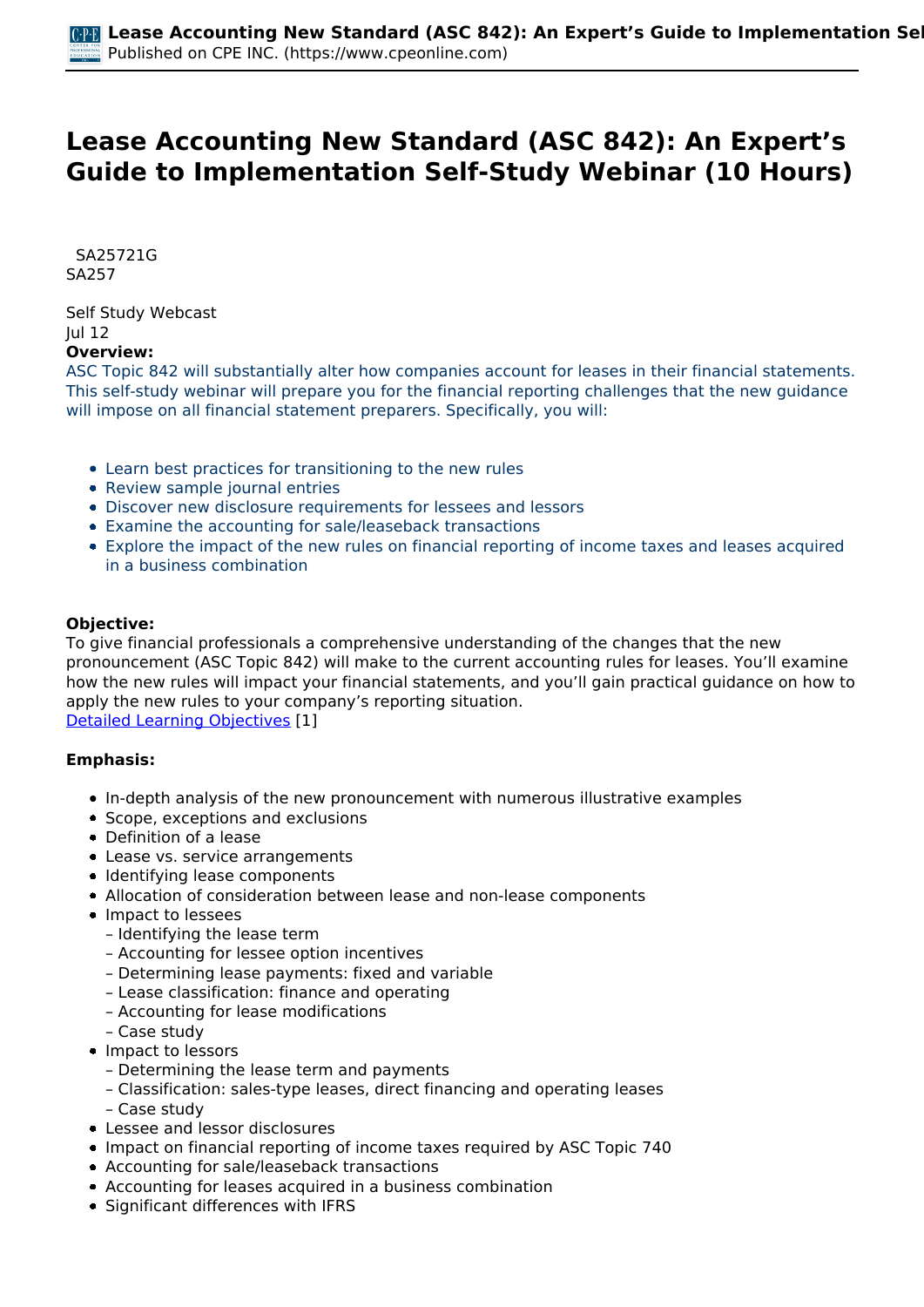

*• Recognize the types of leases falling outside the scope of new ASC Topic 842 • Identify the role of a lessee's capitalization threshold in nonrecogition of certain leases • Recognize the role of lessee renewal or termination options when determining the lease term • Recognize the overall effect of the New Standard on lessees' balance sheets • Identify the role of residual values when measuring a lessee's lease liability • Identify the model under which the guidance of ASC Topic 842 is based • Recognize those leases for which a lessee will generally recognize a right-of-use asset and a lease liability • Identify the circumstances under which a lease liability should be remeasured • Identify the characteristics distinguishing between a lessor's sales-type lease, direct-financing lease and operating lease • Identify a lessor's accounting for a sales-type lease where lessee payments are probable • Recognize under what method a lessor accounts for operating lease income • Identify the overall effect to lessees that choose to apply all of the practical expedients of transitioning to ASC Topic 842 • Recognize the characteristics of a lease contract • Recognize the characteristics of a lessee's right to control the underlying asset in a lease contract • Recognize the basis on which consideration is allocated to lease components • Identify the major differences between US GAAP and IFRS lease standards • Identify the financial statement presentation of a lessee's lease arrangements • Identify the accounting implications of lease modifications • Recognize factors influencing a lessee's decision to exercise a purchase option or lease term option • Identify the categories of leasing arrangements from the lessor's perspective • Identify the characteristics of leasing arrangements from the lessor's perspective • Recognize the accounting implications of a lease modification to the lessor • Recognize the FASB's delayed accounting standard effective date for private companies due to concerns over the COVID-19 virus*